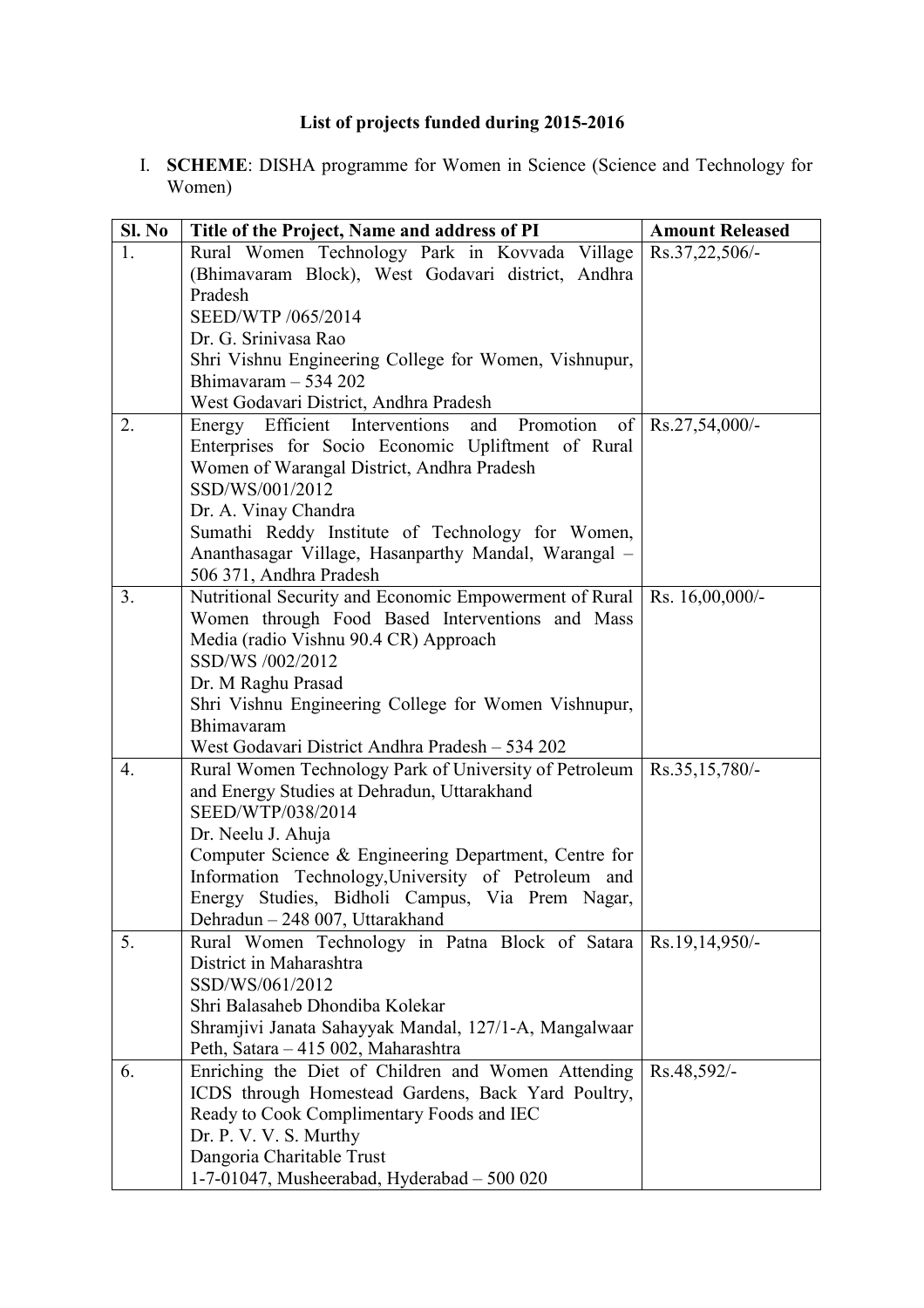| 7.  | Rural Women Technology Park in Vidhani Village   Rs.35,61,370                |                |
|-----|------------------------------------------------------------------------------|----------------|
|     | (Sanganer Block, Jaipur District, Rajasthan                                  |                |
|     | Prof. J. K. Sharma, Jaipur Engineering College and                           |                |
|     | Research Centre, JECRC Foundation, JECRC Campus,                             |                |
|     | Shri Ram Ki Nangal, via Sitapura RIICO Tonk Road,                            |                |
|     | Jaipur $-302022$ , Rajasthan                                                 |                |
| 8.  | Rural Women Technology Park, Annur Taluk, Coimbatore                         | Rs.31,86,988/- |
|     | District, Tamilnadu                                                          |                |
|     | SSD/WS/032/2012                                                              |                |
|     | Dr. (Mrs.) N. Yesodha Devi                                                   |                |
|     | PSGR, Krishnammal College for Women, Peelamedu,                              |                |
|     | Coimbatore, Tamil Nadu - 641 004                                             |                |
| 9.  | Application, replication, scientific validation and scale-up                 | Rs.11,62,600/- |
|     | of the patented formula that can<br>the<br>enhance                           |                |
|     | micronutrients in the staple food and its utilization towards                |                |
|     | improved nutritional and financial status of selected semi-                  |                |
|     | rural poor woman of selected revenue villages of Kengeri                     |                |
|     | Hobli, Bangalore                                                             |                |
|     | <b>SEED/WN /075/2014/RISHI</b>                                               |                |
|     | Dr. Anuradha M,                                                              |                |
|     | RISHI Foundation, 2365, 19th Cross, Banashankari 2nd                         |                |
|     | Stage, Bangalore - 560 060                                                   |                |
| 10. | Application, replication, scientific validation and scale-up                 | Rs.4,50,000/-  |
|     | of the patented formula that can<br>enhance<br>the                           |                |
|     | micronutrients in the staple food and its utilization towards                |                |
|     | improved nutritional and financial status of selected semi-                  |                |
|     | rural poor woman of selected revenue villages of Kengeri                     |                |
|     | Hobli, Bangalore                                                             |                |
|     | SEED/WN /075/2014/PIMS                                                       |                |
|     | Dr. S. Balasubramanya,<br>Padmashree<br>Institute<br>of Management & Science |                |
|     | Padmashree Campus , Sy No. 149, Kommaghatta, Sulikere                        |                |
|     | Post, Kengeri, Bangalore - 560 060                                           |                |
| 11. | Rural Women Technology Park for Kollam district                              | Rs.16,49,145/- |
|     | SEED/WTP/134/2014                                                            |                |
|     | Dr. Muhammed Kunju                                                           |                |
|     | Kerala Rural Development Agency, KS Puram PO,                                |                |
|     | Karunagappally, Kollam, Kerala - 690 544                                     |                |
| 12. | Livelihood Improvement and Income Generation for                             | Rs.27,35,850/- |
|     | Women through Backyard Poultry and Establishment of                          |                |
|     | Centralized Hatcheries in Munipalle Mandal, Medak                            |                |
|     | District                                                                     |                |
|     | T.<br>Susmita, MLR Institute of Pharmacy, Dundigal,                          |                |
|     | Quthbullapur Mandal, Hyderabad - 500 043, Rangareddy                         |                |
|     | District, Telangana State                                                    |                |
| 13. | Enhanced Livelihoods of Women in selected Villages of Rs.12,00,000/-         |                |
|     | Karnataka through Green Technologies                                         |                |
|     | Dr. Padma Venkat                                                             |                |
|     | Foundation for Revitalization of Local Health Traditions                     |                |
|     | (FRLHT), 74/2, Jarakabande Kaval, Post Attur,<br>Via                         |                |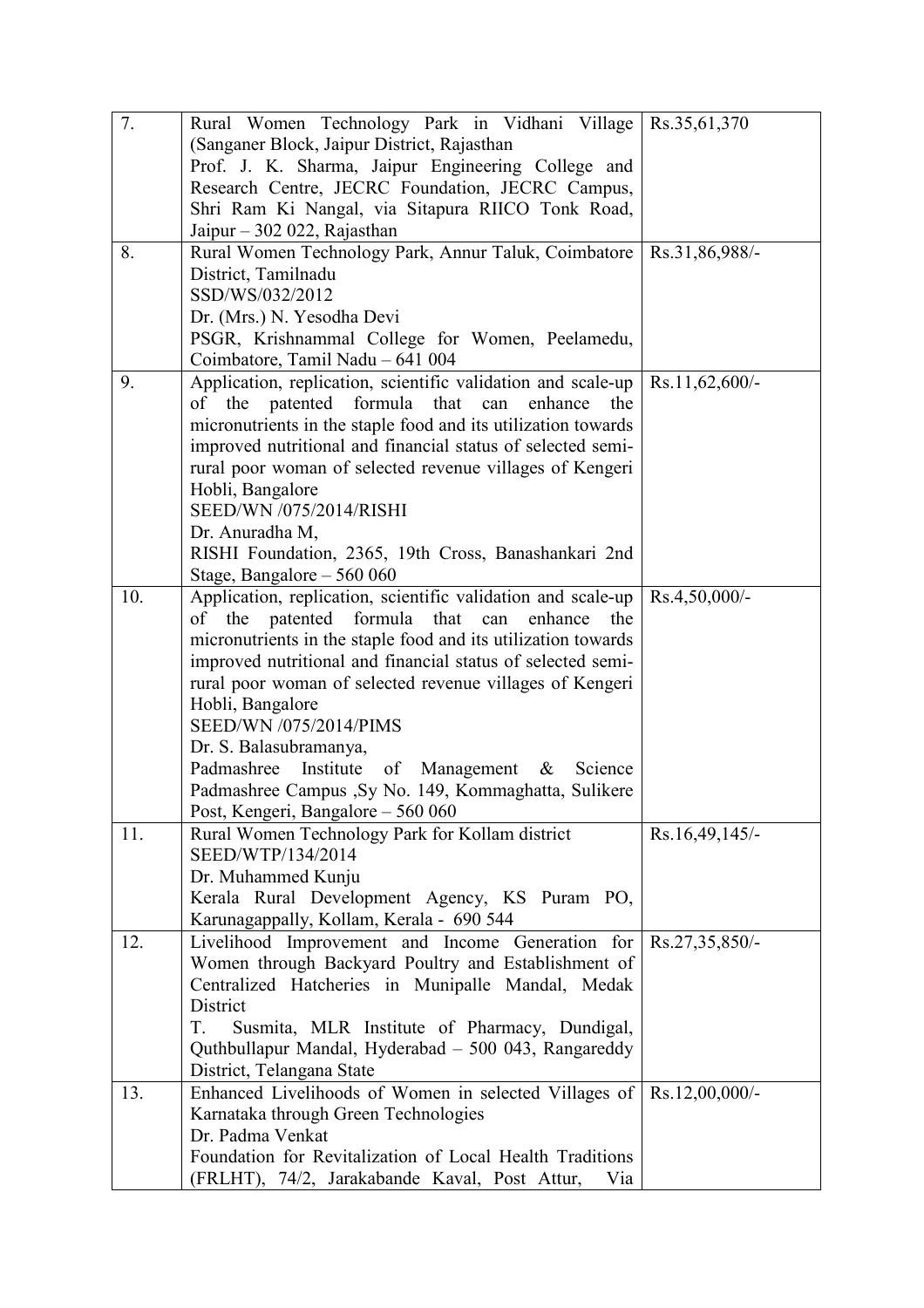|     | Yelakhanka, Bangalore - 560 106.                                     |                  |
|-----|----------------------------------------------------------------------|------------------|
| 14. | Women Technology Park, Wardha District, Maharashtra   Rs.28,48,687/- |                  |
|     | <b>State</b>                                                         |                  |
|     | SEED/WS/009/2013                                                     |                  |
|     | Dr. Vibha Gupta                                                      |                  |
|     | Magan Sangrahalaya Samiti                                            |                  |
|     | Kumarappa Marg, Wardha - 442 001, Maharashtra                        |                  |
| 15. | Rural Women Technology Park (Siruvani Area -                         | RS.19,50,000/    |
|     | Block Coimbatore,<br>Thondamuthur<br>Tamil<br>Nadu                   |                  |
|     | SSD/WS/042/2012                                                      |                  |
|     | Dr. Maya Mahajan                                                     |                  |
|     | School of Engineering, Amritha Vishwa Vidyapeetham,                  |                  |
|     | Amritha Nagar PO, Coimbatore - 641 112, Tamil Nadu                   |                  |
| 16. | Promotion of Scientific Fodder Cultivation among small &             | Rs.48,682/-      |
|     | marginal women dairy farmers in Thiruvananthapuram                   |                  |
|     | district.                                                            |                  |
|     | Dr. Reghu Rama Das                                                   |                  |
|     | MITRANIKETAN, Mitraniketan Post, Vellanad,                           |                  |
|     | Thiruvanthapuram $-695543$                                           |                  |
| 17. | Study of Antioxidant Potential of Linum usitatissimum L              | Rs.25,84,559/-   |
|     | in selected Non Communicable Disease Models and                      |                  |
|     | Promoting Nutritional Security through Food Based                    |                  |
|     | Interventions                                                        |                  |
|     | SEED/WN/187/2014                                                     |                  |
|     | Dr. N. Ravindra                                                      |                  |
|     | Chilukur Balaji College of Pharmacy                                  |                  |
|     | Aziz Nagar Post, Moinabad Road,                                      |                  |
|     | Near A.P. Police Academy Hyderabad - 500 075                         |                  |
| 18. | Wealth from waste- Mushroom Cultivation using local   Rs.7,92,188/-  |                  |
|     | Resources: a Pragmatic Approach<br>SSD/WS /040/2011                  |                  |
|     | Dr. Tara. C.P.                                                       |                  |
|     | SHAKTI, Sastra Bhawan, Mather Square, 4th Floor,                     |                  |
|     | Town Railway Station Road, Kochi - 682 018                           |                  |
| 19. | To Enhance Livelihood option of SHG Members of three                 | $Rs.3,06,000/$ - |
|     | Villages by Promoting Proper Management of Cattle and                |                  |
|     | Improvement in Quality of Breed                                      |                  |
|     | SSD/WS /035/2010                                                     |                  |
|     | Mr. Tulshiram Pochiram Thakare                                       |                  |
|     | Rasikashraya,<br>Sanskrutik Kala Va<br>Bahuuddeshiya                 |                  |
|     | Sanastha Parwa Road, Gandhi Nagar, Ghatanji - 445 301                |                  |
|     | $(MS)$ .                                                             |                  |
| 20. | Novel approach to develop value added (Biofortification)             | Rs.26,28,690/-   |
|     | Production of Tomatoes enriched with Iron-Management                 |                  |
|     | of Anaemia among rural women and children in selected                |                  |
|     | Mandals of Guntur (Dt.), A.P.                                        |                  |
|     | SEED/WN/127/2014                                                     |                  |
|     | Dr. B. Lalitha Kumari                                                |                  |
|     | Viganan's Foundation for Science Technology<br>and                   |                  |
|     | Research, Vadlamudi, Guntur - 522 213                                |                  |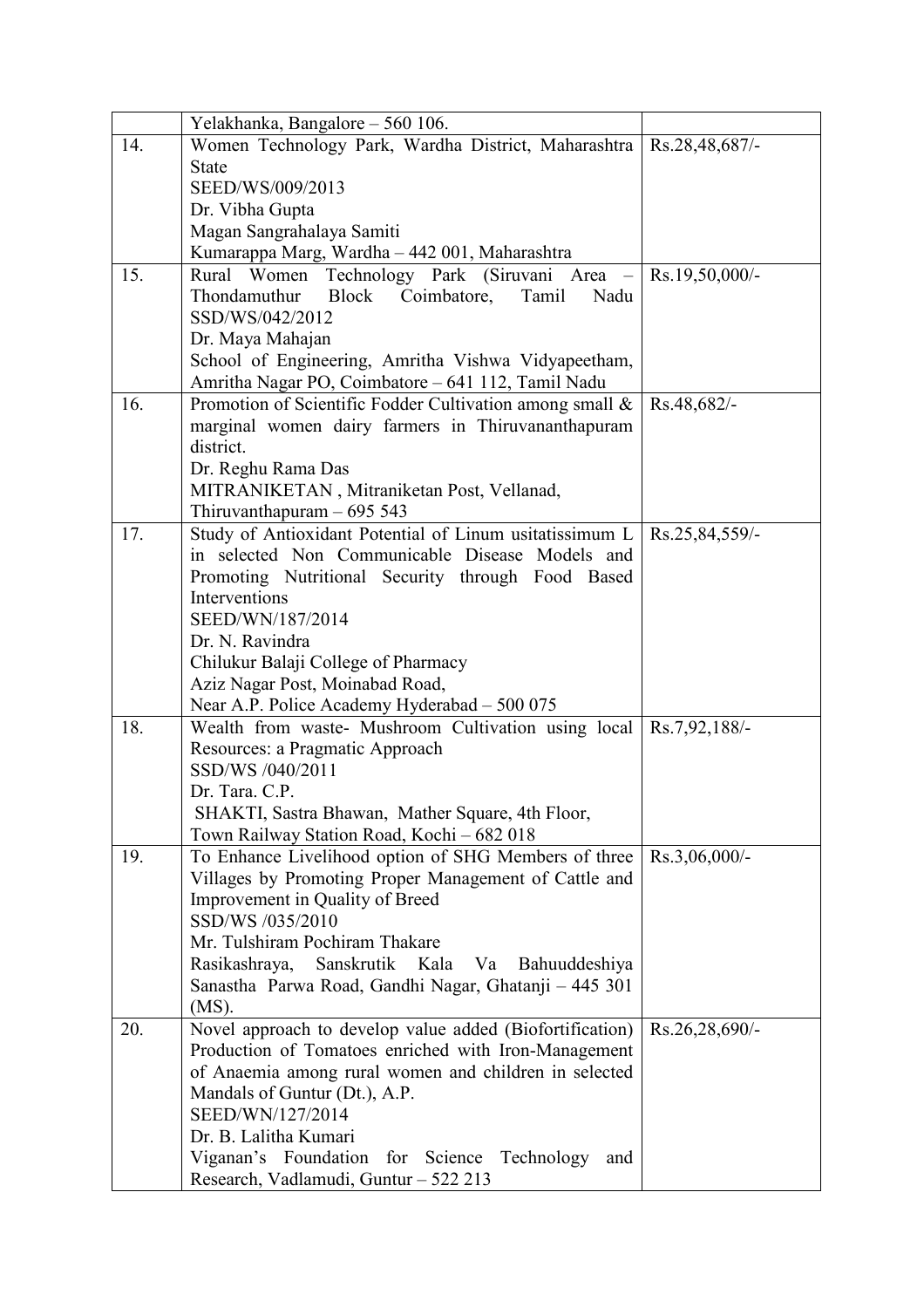|     | Andhra Pradesh                                                                                     |                |
|-----|----------------------------------------------------------------------------------------------------|----------------|
| 21. | Developing community based approach for prevention of Rs.15,94,970/-                               |                |
|     | anemia among young rural women in selected villages of                                             |                |
|     | Sangareddy Mandal, Medak District                                                                  |                |
|     | P. Srilatha                                                                                        |                |
|     | MLR Institute of Technology, Dundigal, Quthbullapur                                                |                |
|     | Mandal, Hyderabad - 500 043, Rangareddy District,                                                  |                |
|     | Telangana State                                                                                    |                |
| 22. | Rural Women Technology Park at village Digod Block   Rs.17,70,800/-                                |                |
|     | Kota<br>District<br>Sultanpur<br>in<br>of<br>Rajasthan                                             |                |
|     | SEED/WTP/013/2014                                                                                  |                |
|     | Dr. Rekha Saxena                                                                                   |                |
|     | Society for Environment & Development (SED), UG-3,                                                 |                |
|     | $E/77$ , West Vinod Nagar, Delhi $-110092$                                                         |                |
| 23. | Empowerment of Sustainable Livelihood for Vulnerable   Rs.8,28,500/-                               |                |
|     | Migrant Women by Creating Employment and Income                                                    |                |
|     | generating opportunities through Jute and<br>Cotton                                                |                |
|     | Handicrafts in Rural areas of Pavagada Taluq                                                       |                |
|     | Mrs. J. Chandana                                                                                   |                |
|     | Village Education and Development Society (VEDS),                                                  |                |
|     | Bellary Road, Pavagada - 561 202, Tumkur District,                                                 |                |
| 24. | Karnataka                                                                                          |                |
|     | Income Generation and Food Security through Vegetable   Rs.34,74,737/-<br>Based                    |                |
|     | Farming<br>Entrepreneurship<br>Systems<br>and<br>Development for Rural Women of Shamshabad Mandal, |                |
|     | Rangareddy District, Andhra Pradesh                                                                |                |
|     | Dr. K. Malla Reddy                                                                                 |                |
|     | College of Engineering, Kacharam,<br>Vardhaman                                                     |                |
|     | Shamshabad - 501 218, Hyderabad, Andhra Pradesh                                                    |                |
| 25. | Rural Women Technology Park for Dissemination of Rs.11,22,600/-                                    |                |
|     | Technology at Raidhi Block of Gumla District Jharkhand                                             |                |
|     | Ms. Shakuntla Oraon                                                                                |                |
|     | Department of Women's Section, Society for rural                                                   |                |
|     | Industrialization, Bariatu, Ranchi - 834 009, Jharkhand                                            |                |
| 26. | Rural Women Technology Park for the Holistic                                                       | Rs.21,52,334/- |
|     | Empowerment of Women in Rural and Semi Urban Area                                                  |                |
|     | of Kanjirapally, Ranny and Pathanamthitta Taluks of                                                |                |
|     | Kerala through Agro – Allied Micro and Small Enterprise                                            |                |
|     | Development                                                                                        |                |
|     | Mr. Binal Mani                                                                                     |                |
|     | Peermade Development Society, Post Box No. 11,                                                     |                |
|     | Peermade – 685 53, Idukki District, Kerala                                                         |                |
| 27. | Rural Women Technology Park, Pollachi, Coimbatore Dt.,                                             | Rs.26,36,197/- |
|     | Tamil Nadu                                                                                         |                |
|     | Dr. V. V. Sreenarayanan                                                                            |                |
|     | Mechanical Science & Research Engineering Technology,                                              |                |
|     | Dr. Mahalingam College of Engineering and Technology,                                              |                |
|     | Udumalai Road, Pollachi - 642 003                                                                  |                |
| 28. | Home based gardening an other strategies to reduce                                                 | Rs.8,98,990/-  |
|     | micronutrient malnutrition among women in Shivpuri                                                 |                |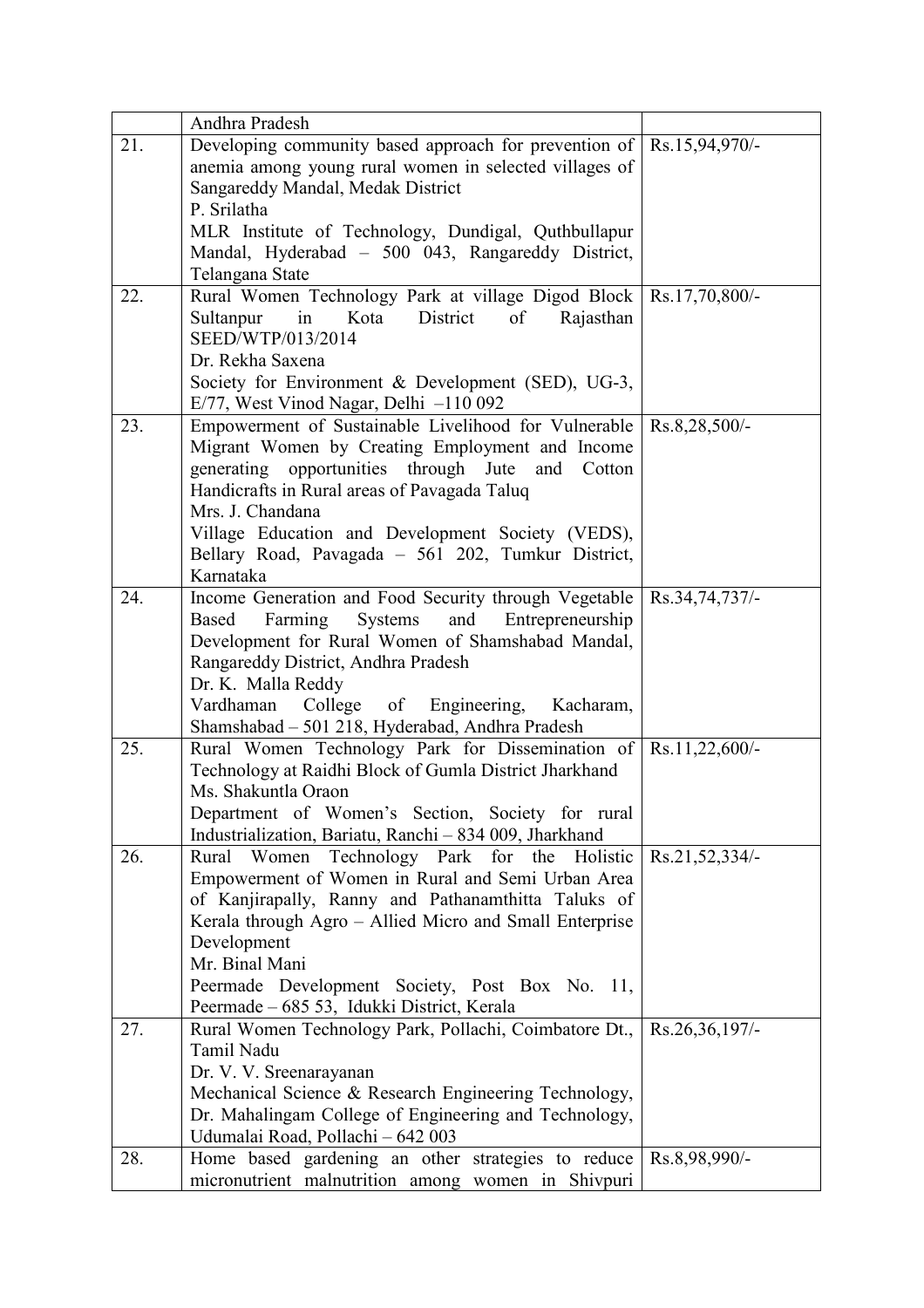|     | District Madhya Pradesh                                         |                  |
|-----|-----------------------------------------------------------------|------------------|
|     | Ms. Neha Khara                                                  |                  |
|     | Shaktishali Mahila Sangathan, Near Ban Ganga Temple,            |                  |
|     | Chhatri Road, District Shivpuri - 473 551                       |                  |
|     | Madhya Pradesh                                                  |                  |
| 29. | Standardized vale added jack fruit products<br>for <sub>l</sub> | Rs.14,39,400/-   |
|     | supplementary income for women                                  |                  |
|     | Dr. V. Manilal                                                  |                  |
|     | Santhigram, Chappath, Kazhuvur PO, Pulluvila (Via               |                  |
|     | Thiruvananthapuram - 695 526                                    |                  |
| 30. | Improving health nutritional status by availing home based      | $Rs.9,35,500/-$  |
|     | nutritional facilities and enhancing the knowledge on           |                  |
|     | health and nutrition                                            |                  |
|     | Mrs. Manju Prava Dhal                                           |                  |
|     | Centre for Action Research and Documentation, HIG-182,          |                  |
|     | Dharmavihar, Khandagiri                                         |                  |
|     | Bhubaneswar – 751 030, Odisha                                   |                  |
| 31. | Ergonomic evaluation of improved farm tools and                 | $Rs.3,00,000/$ - |
|     | machinery used by farm women for intensive and viable           |                  |
|     | agriculture"                                                    |                  |
|     | Dr. (Mrs.) Razia Parvez                                         |                  |
|     | Department of Family Resource Management                        |                  |
|     | Halina School of Home Science, Sam Higginbottom                 |                  |
|     | Institute of Agriculture Technology & Science, Allahabad        |                  |
|     | $-211007$                                                       |                  |
| 32. | Standardization of Post Harvest Technology for Wild Rose        | $Rs.1,50,000/$ - |
|     | Hips and Promotion a Sustainable Livelihood option              |                  |
|     | among Poor Self Help Women Groups in Kullu Valley,              |                  |
|     | Himachal Pradesh                                                |                  |
|     | Ms. Mamta Chander                                               |                  |
|     | JAGRITI, Kullu - 175,126, Himachal pradesh                      |                  |
| 33. | Health and Nutrition Status of Rural Women: A Rs.7,94,970/-     |                  |
|     | Comparative Study of Women of ICDS and non ICDS                 |                  |
|     | areas in Sangareddy, Medak and Siddipet Divisions,              |                  |
|     | <b>Medak District</b>                                           |                  |
|     | P. Sarilatha, Society for Science and Technology for Rural      |                  |
|     | Development, House No. 3-5-65, Near New Bus Stand,              |                  |
|     | Sangareddy - 502 001, Medak District                            |                  |
| 34. | Prevention of type 2 diabetes in women with prediabetes         | Rs.12,00,000/-   |
|     | vitamin D<br>supplementation<br>and life<br>using<br>style      |                  |
|     | intervention in North India (PREVENT-WIN Study                  |                  |
|     | Dr. Anoop Misra, Diabetes Foundation (India) and Fortis         |                  |
|     | Hospital, C-6/57, Safdarjung Development Area, New              |                  |
|     | Delhi - 110 016                                                 |                  |
| 35. | Women's Technology Park<br>Sonabori<br>Village,<br>at           | Rs.14,94,120/-   |
|     | Bhurbanda Block, Morigaon district, Assam (covering             |                  |
|     | Block, District, State)                                         |                  |
|     | Mr. Randhir Singha                                              |                  |
|     | Resources Centre for Sustainable Development, #20, Bye          |                  |
|     | lane-12 (West), Rajgarh Road, Guwahati - 781 007                |                  |